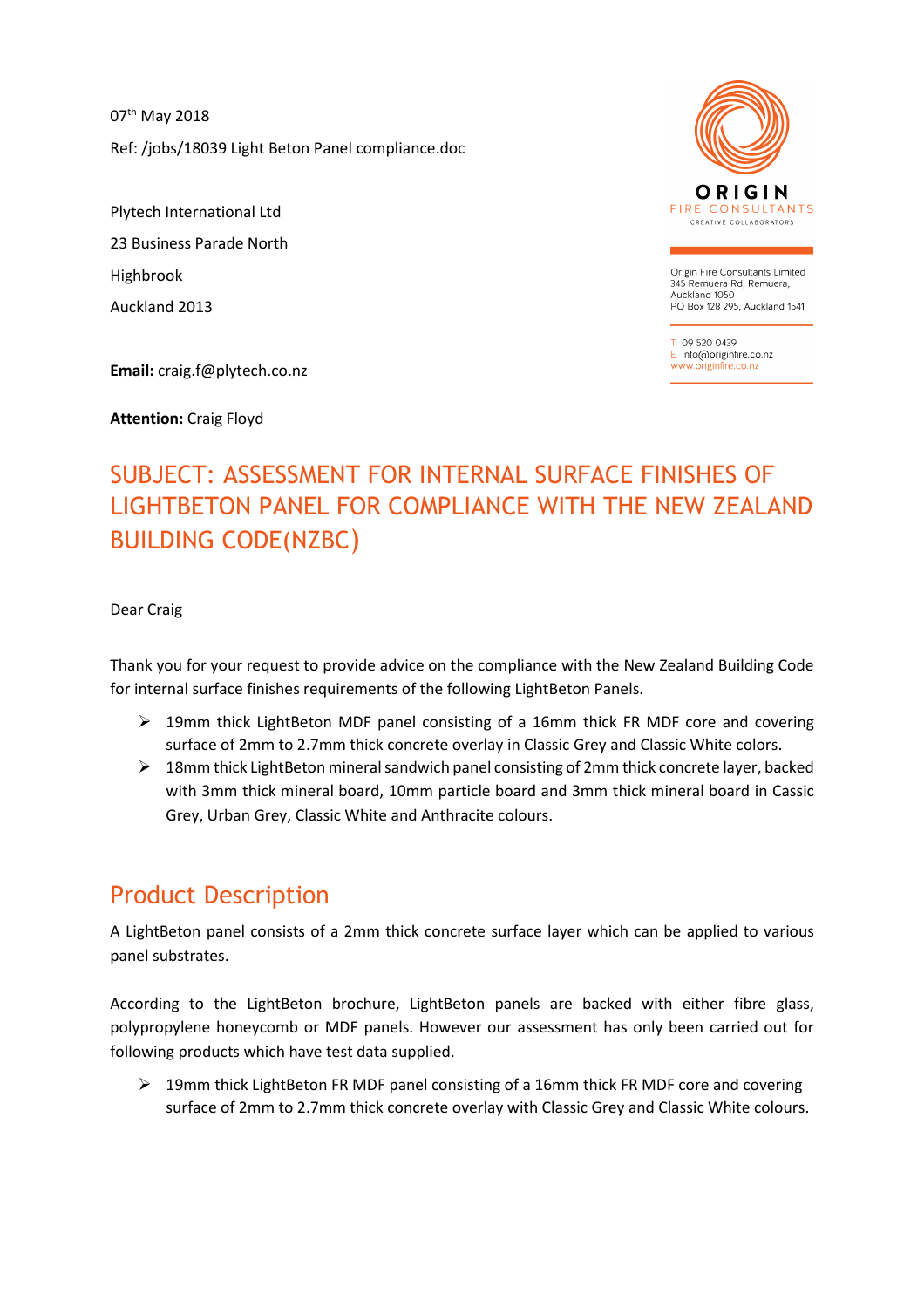

LightBeton FR MDF Panel



Light**Beton®** Classic grey

Light**Beton®** Classic white

 18mm thick LightBeton mineral sandwich panel consisting of 2mm thick LightBeton surface covering, backed with 3mm thick mineral board, 10mm particle board and 3mm thick mineral board. The 3mm thick mineral board(density 960kg/m3) has magnesium oxide base which is cement bound and fibre reinforced before it is bonded to a 10mm thick particle board.



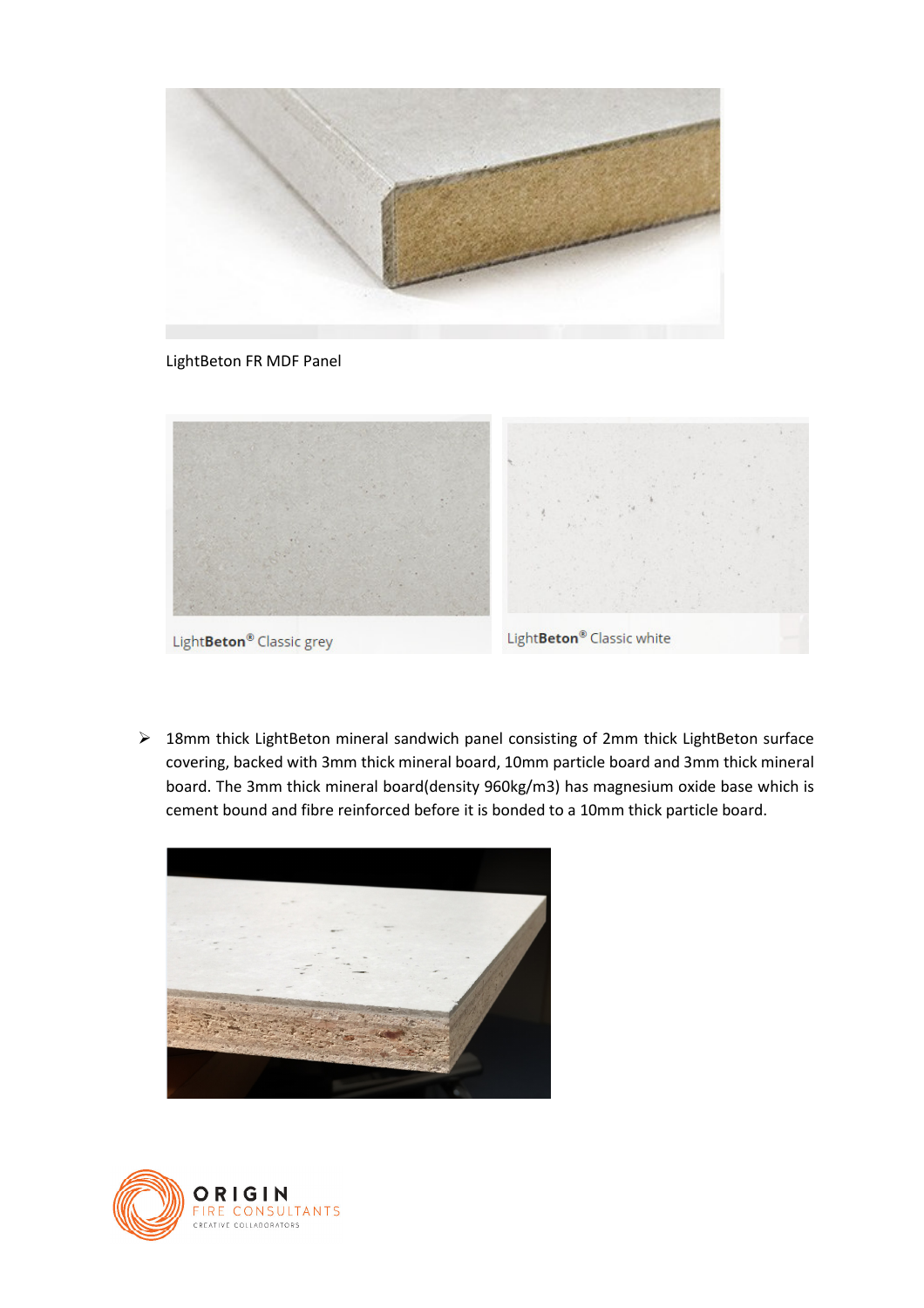## New Zealand Building Code Compliance

The building code C3.4a states

#### **Provisions**

#### **PERFORMANCE**

C3.4 (a) materials used as internal surface linings in the following areas of buildings must meet the performance criteria specified below:

#### **Limit on application**

Clause C3.4 does not apply to detached dwellings, within household units in multi-unit dwellings, or outbuildings and ancillary buildings.

| <b>Area of building</b>                                                                                                 | Performance determined under conditions described<br>in ISO 9705: 1993       |                                                                          |
|-------------------------------------------------------------------------------------------------------------------------|------------------------------------------------------------------------------|--------------------------------------------------------------------------|
|                                                                                                                         | <b>Buildings not protected</b><br>with an automatic fire<br>sprinkler system | <b>Buildings protected</b><br>with an automatic fire<br>sprinkler system |
| Wall/ceiling materials in<br>sleeping areas where care<br>or detention is provided                                      | <b>Material Group Number 1-S</b>                                             | <b>Material Group Number</b><br>$1$ or $2$                               |
| Wall/ceiling materials in<br>exitways                                                                                   | <b>Material Group Number 1-S</b>                                             | <b>Material Group Number</b><br>$1$ or $2$                               |
| Wall/ceiling materials in<br>all occupied spaces in<br>importance level 4 buildings                                     | <b>Material Group Number 1-S</b>                                             | <b>Material Group Number</b><br>$1$ or $2$                               |
| Internal surfaces of ducts<br>for HVAC systems                                                                          | <b>Material Group Number 1-S</b>                                             | <b>Material Group Number</b><br>$1$ or $2$                               |
| Ceiling materials in crowd<br>and sleeping uses except<br>household units and<br>where care or detention<br>is provided | <b>Material Group Number</b><br>$1-S$ or $2-S$                               | <b>Material Group Number</b><br>1 or $2$                                 |
| Wall materials in crowd<br>and sleeping uses except<br>household units and<br>where care or detention<br>is provided    | <b>Material Group Number</b><br>$1-S$ or $2-S$                               | <b>Material Group Number</b><br>1, 2, or 3                               |
| Wall/ceiling materials in<br>occupied spaces in all other<br>locations in buildings.<br>including household units       | <b>Material Group Number</b><br>1, 2, or 3                                   | <b>Material Group Number</b><br>1, 2, or 3                               |
| <b>External surfaces of ducts</b><br>for HVAC systems                                                                   | <b>Material Group Number</b><br>1.2. or 3                                    | <b>Material Group Number</b><br>1, 2, or 3                               |
| Acoustic treatment and pipe<br>insulation within airhandling<br>plenums in sleeping uses                                | <b>Material Group Number</b><br>1.2. or 3                                    | <b>Material Group Number</b><br>1, 2, or 3                               |

The internal surface finishes for walls and ceilings are tested to assess the risk of the spread of flame across the surface using one of two methods which enables a material Group Number between 1 and 4 to be assigned to the material and demonstrate compliance with the Table above. A postscript "S" can also be provided which denotes that the smoke production also needs to be considered. The first method is the ISO9705 (full scale room corner-test) and assigned a Group Number between 1 to 4 (least to most combustible). The second method is using the ISO5660 (bench scale fire test on a small sample of material) with the input parameters and method of calculating the Material Group Number given in Appendix A of C/VM2.

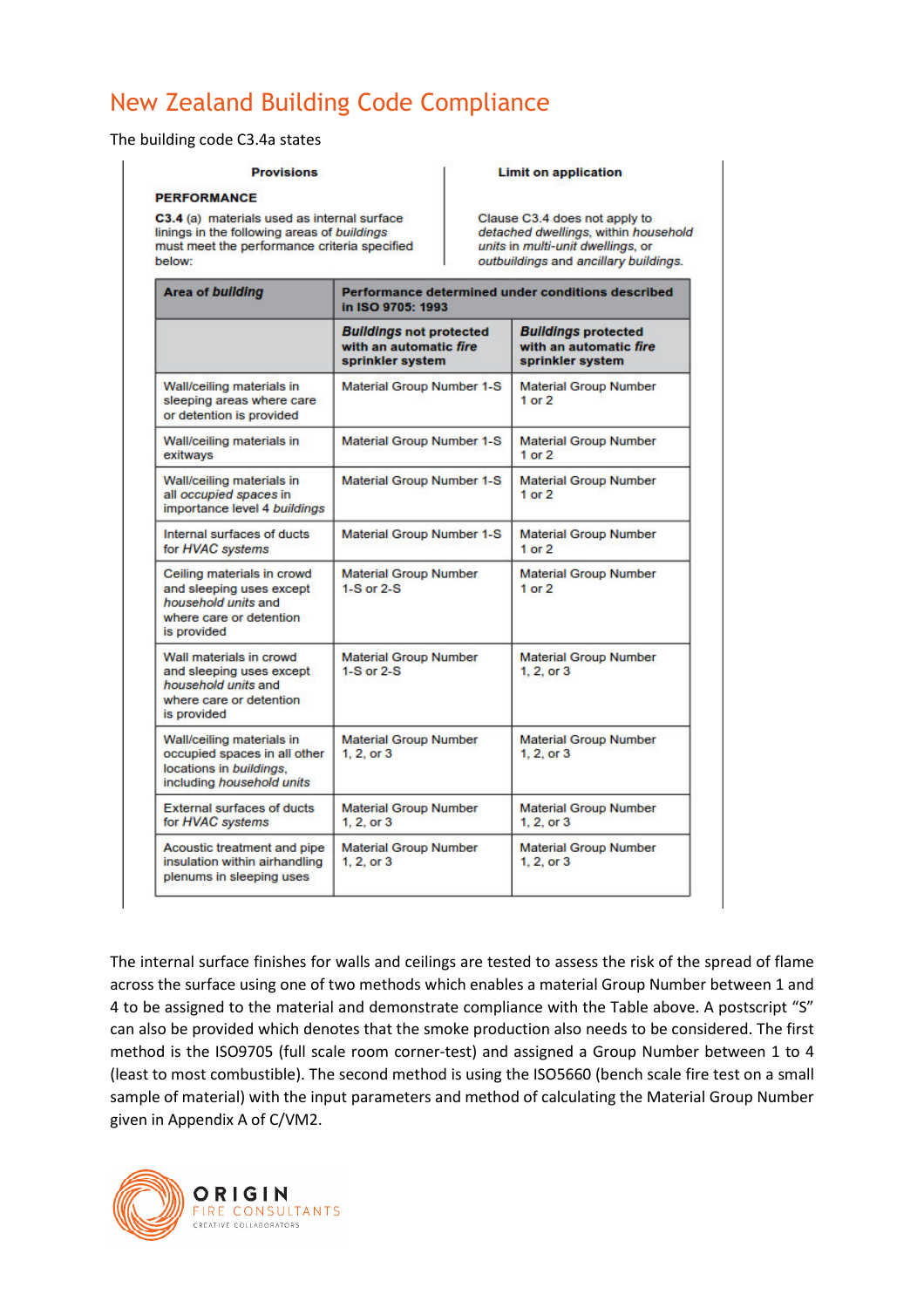There is also an overview provided by MBIE (Ministry of Business Innovation and Employment NZ) website for comparing Group numbers in New Zealand to Australian and European test standards.

https://www.building.govt.nz/building-code-compliance/c-protection-from-fire/c-clauses-c1 c6/surface-finishes/overview/

In Europe, the risk of the spread of flame across the surface finish of the materials are assessed using the methods specified in the EN13501-1:2007+A1:2009 standard. The classification levels are A1, A2, B, C, D, E and F, from least to most combustible.

The Single Burning Item (SBI) as described in EN 13501-1:2007+A1:2009 is a test method for determining the reaction to fire behaviour of building products when exposed to the thermal attack by a propane burner. The results of this test, using a Fire Growth Rate (FIGRA ratio) have been correlated by MBIE to the ISO 9705 Group Numbers and the requirements of NZBC Clause 3.4(a) in the same manner as the ISO 5660 cone calorimeter test.

Compliance can also be demonstrated using Table C1 of Acceptable Solution (C/ASx) for materials with Australian and European classification without the need for the further testing.

| Table C1<br><b>Alternative test or classification standards for Group Numbers</b>  |                                                                                                         |                                                                    |  |
|------------------------------------------------------------------------------------|---------------------------------------------------------------------------------------------------------|--------------------------------------------------------------------|--|
| Requirements according to C/VM2<br>Appendix A using ISO 9705 or<br><b>ISO 5660</b> | <b>Requirements according to NCC</b><br><b>Specification C1.10 Clause 4 using</b><br><b>AS ISO 9705</b> | <b>European Classification using</b><br>EN 13501-1                 |  |
| <b>Group Number 1-S</b>                                                            | Group Number 1, and a smoke growth<br>rate index not more than 100                                      | Class A1, A2 or<br>Class B and<br>Smoke production rating s1 or s2 |  |
| <b>Group Number 1</b>                                                              | Group Number 1                                                                                          | Class A1, A2 or B                                                  |  |
| <b>Group Number 2-S</b>                                                            | Group Number 2, and a smoke growth<br>rate index not more than 100                                      | Class C and<br>Smoke production rating s1 or s2                    |  |
| <b>Group Number 2</b>                                                              | <b>Group Number 2</b>                                                                                   | Class C                                                            |  |
| <b>Group Number 3</b>                                                              | Group Number 3                                                                                          | Class D                                                            |  |
| <b>Group Number 4</b>                                                              | <b>Group Number 4</b>                                                                                   | Class E and F                                                      |  |

### LightBeton Panel Testing Results and Discussion

The classification report defines the classification assigned to the products in accordance with the procedures given in the standard EN13501-1:2007+A1:2009: Fire Classification of Construction Products and Building Elements – Part 1: classification using data from reaction to fire tests.

Based on Classification Report No. 2015-1724-K1 issued 16.07.2015, the classification of 19mm overall thickness LightBeton Classic Grey and Classic White panels with 16mm FR MDF backing and 2mm thick LightBeton finishing is ranked as Class **B** related to its behavior in case of fire and Class **s1** for smoke development. This corresponds to the most onerous requirement which is Group Number 1S (C/ASx Table C1) therefore this product complies with the Group Number **1S** requirements. LightBeton finishing can also be fixed on timber, plywood or particleboard with a minimum thickness of 12mm or more as it has already been tested on 16mm FR MDF board in accordance with NZBC C/VM2 Table A2.

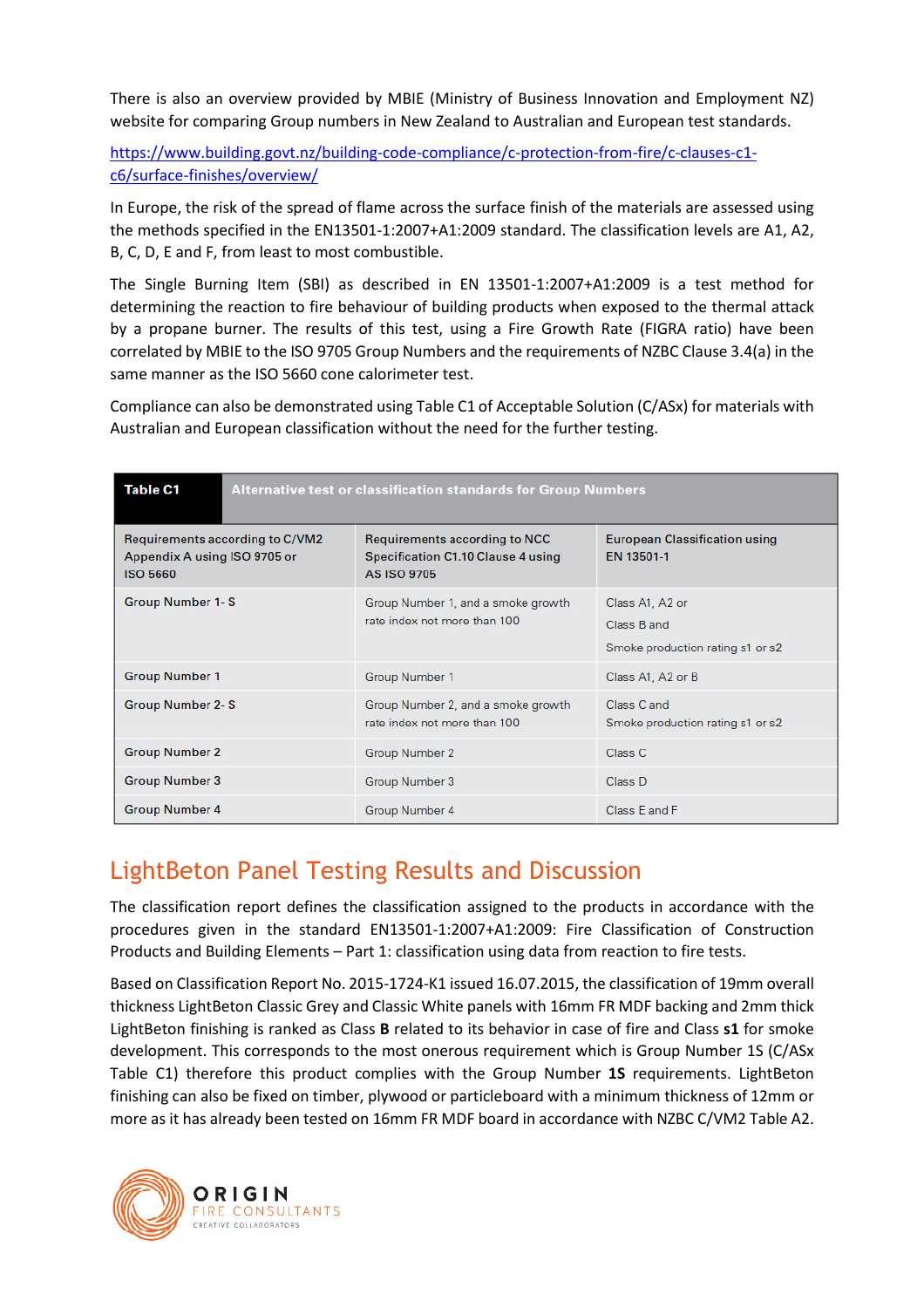Based on Classification Report No. P172579, Issue No. DE/4 dated 02/10/2017, the classification of 18mm thick LightBeton mineral sandwich panel consisting of 2mm thick LightBeton finishing, 3mm mineral board, 10mm particle board and 3mm mineral board is ranked into Class **B** related to its behavior in case of fire and Class **s1** for smoke development. This corresponds to the most onerous requirement which is Group Number **1S** (C/ASx Table C1) therefore this product complies with the Group Number 1S requirements.

### **Conclusion**

The spread of fire over internal surface finishes for walls and ceilings consisting of 19mm overall thickness LightBeton FR MDF panel and 18mm overall thickness LightBeton mineral sandwich panel is Class **B** and Class **S1** for behavior in case of fire and smoke respectively based on the classification reports which corresponds to Group Number **1S** (C/ASx Table C1) therefore these products will comply with the building code C3.4a if the installation is carried out in accordance with the manufacturer's instructions.

### DISCLAIMER

- 1. This report is based on the following documentation supplied by Plytech International Ltd.
	- Classification Report No. 2015-1724-K1 issued 16.07.2015
	- Classification Report No. P172579, Issue No. DE/4 dated 02/10/2017
- 2. This opinion represents the views of Origin Fire Consultants.
- 3. If a more authoritative opinion is required, then this would have to be obtained from a recognised testing laboratory.
- 4. This report does not relieve other designers and consenting authorities to assess the relevance of this report to the particular building project.

**Prepared by:** 

Sajeesh Nair PG Cert. (Fire), MSc. (Electronics)